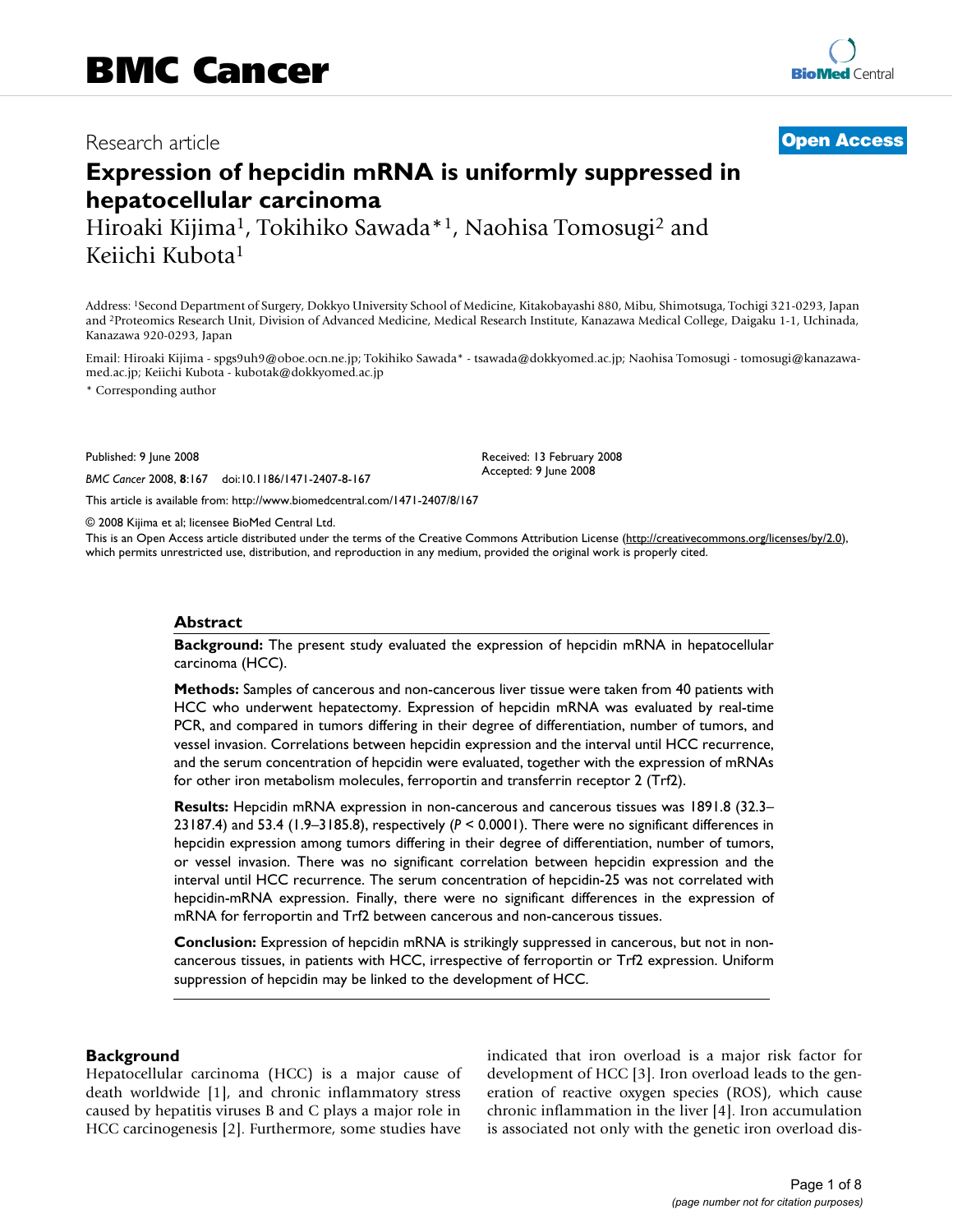order, hemochromatosis, but also with acquired hemosiderosis after chronic viral hepatitis or in fatty liver [5-7].

Hepcidin is a key molecule for maintenance of iron homeostasis [8]. Hepcidin is produced in hepatocytes [9], and binds to, internalizes, and degrades ferroportin-1 [10], resulting in a decrease of serum iron concentration and an increased intracellular iron content [11]. There is a considerable body of evidence that expression of hepcidin is altered in various types of diseases. Anemia of inflammation induces overexpression of hepcidin [12,13]. However, no studies have investigated the expression of hepcidin in HCC.

In this study, we investigated the expression of hepcidin in HCC and showed, for the first time, that it is strikingly suppressed in this cancer.

## **Methods**

#### *Patients*

Forty patients who had undergone hepatic resection and had been diagnosed as having HCC by histological examination were included in the present study. The documented consent was obtained from the each patient. The patients' background factors are summarized in Table 1. The mean age was  $62.1 \pm 11.3$  years, and there were 29 males and 11 females. The number of patients positive for HCV, HBV, and both HCV and HBV was 11, 8, and 12,

#### **Table 1:**

| Patients               | $n = 40$        |
|------------------------|-----------------|
| Age (year)             | $62.1 \pm 11.3$ |
| Sex                    |                 |
| Male                   | $n = 29$        |
| Female                 | $n = 11$        |
| Virus                  |                 |
| HCV+                   | $n = 11$        |
| HBV+                   | $n = 8$         |
| HCV+HBV+               | $n = 12$        |
| HCV-HBV-               | $n = 9$         |
| Cirrhosis              |                 |
| Yes                    | $n = 22$        |
| No normal              | $n = 3$         |
| <b>CH</b>              | $n = 15$        |
| Tumor differentiation  |                 |
| Well                   | $n = 4$         |
| Moderately             | $n = 32$        |
| Poorly                 | $n = 4$         |
| Number of tumors       |                 |
| ı                      | $n = 29$        |
| 2                      | $n = 5$         |
| 3                      | $n = 4$         |
| $4-$                   | $n = 2$         |
| <b>Vessel invasion</b> |                 |
| Negative               | $n = 31$        |
| Positive               | $n = 9$         |
|                        |                 |

respectively. Liver cirrhosis was observed in 22 patients and chronic hepatitis was diagnosed in 15; only 3 patients lacked chronic hepatitis or liver cirrhosis.

### *Real-time PCR*

For real-time PCR, samples of both non-cancerous and cancerous liver tissue were available for all 40 patients. Surgical samples weighing 500 mg were stored in liquid nitrogen immediately after the operation, and kept at - 80°C until RNA extraction. Total RNA from each sample was isolated using a Total RNA Isolation Kit (Macherey-Nagel, Düren, Germany). Reverse transcription reactions were performed using a Rever Tra Ace α-First Strand cDNA Synthesis Kit (Toyobo, Osaka, Japan). Briefly, 1 μg of total RNA, oligo dT-primer, and dNTPs were incubated at 65°C for 5 min, then 10 μL of a cDNA synthesis mixture was added and the mixture was incubated at 50°C for 50 min. The reaction was terminated by adding 1 μL of RNaseH and incubating the mixture at 37°C for 20 min.

Real-time PCR was performed with an ABI Prism 7700 sequence detector (Applied Biosystems, Warrington, UK). The PCR reaction was carried out in a final volume of 2 μL cDNA, 12.5 μL 2 × SYBR Green (Applied Biosystems), 0.5 μL of 25 nM sense and antisense primers, and  $H<sub>2</sub>O$  up to 25 μL. The PCR conditions consisted of 40 cycles at 95°C for 15 s and 60°C for 60 s. The sequences of the primers were as follows: GAPDH: sense-primer 5'-CCACCCAGAA-GACTGTGGAT-3', anti-sense 5'-TTCAGCTCAGGGAT-GACCTT-3' ; hepcidin: sense-primer 5'- CACAACAGACGGGACAACTT-3', anti-sense 5'-CGCAG-CAGAAAATGCAGATG-3' [14]; ferroportin-1: senseprimer 5'-CGAGATGGATGGGTCTCCTA-3', anti-sense 5'- ACCACATTTTCGACGTAGCC-3' ; transferrin receptor-2 (Trf2): sense-primer 5'-CCTAGGCTCCCCTTATCACC-3', anti-sense 5'-TCACCATGGAGGAAAAGGTC-3'.

The level of expression was calculated using the formula: Relative expression  $(t)$  = (Copy number of target molecule/Copy number of GAPDH) × 1000 [14]. Samples were assayed in triplicate. Means and standard deviations were calculated from the data obtained. For each sample, at least three assays were performed. The *t* value was calculated from the mean of three different assays.

#### *Disease-free survival and expression of hepcidin mRNA*

For analysis of the correlation between hepcidin mRNA expression and disease-free patient survival, 15 of the 40 patients who developed HCC recurrence within the study period were included. As only 3 patients died of HCC in the observation period, overall survival analysis was not performed.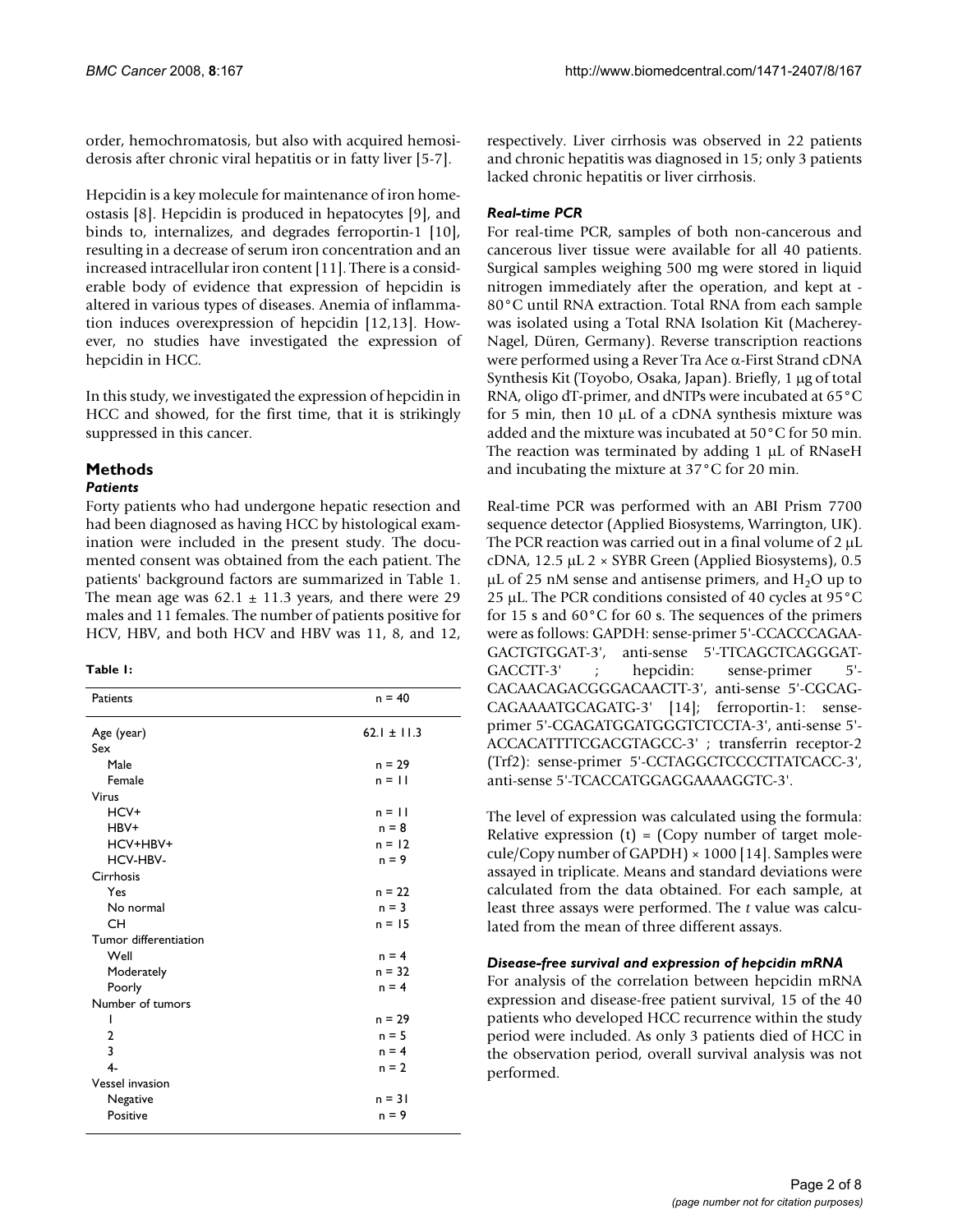#### *Measurement of serum hepcidin-25, iron, ferritin, and total iron binding capacity (TIBC)*

Serum hepcidin-25, iron, ferritin, and TIBC were measured in blood samples collected from 15 patients with HCC. Serum hepcidin-25 concentration was measured using LC-MS/MS at Medical Care Proteomics Biotechnology Co., Ltd. (Kanazawa, Japan). The measurement of serum hepcidin-25 has been described elsewhere [15]. The normal serum hepcidin-25 level was  $22.2 \pm 12.3$  ng/ mL. Analyses of the correlation between serum hepcidin concentration and hepcidin mRNA expression were performed using the serum samples and surgical specimens from these 15 patients. Serum concentrations of iron, ferritin, and TIBC were measured at BML, Inc. (Tokyo, Japan). The normal serum levels of iron, ferritin, and TIBC were determined according to the data from BML, Inc. The normal serum iron values for men and women were set at 55–190 μg/dL and 45–145 μg/dL, respectively. The normal serum ferritin values for men and women were set at 20–250 ng/mL and 5–120 ng/mL, respectively. The normal TIBC values for men and women were set at 250–380  $\mu$ g/dL and 250–450  $\mu$ g/dL, respectively.

#### *Statistical analyses*

Comparisons between two groups were analyzed by Mann-Whitney test (two-sided). One-factor ANOVA was used for comparisons between more than 3 groups. Correlations were analyzed using Spearman's correlation coefficient by rank test. A probability value of *P* < 0.05 was considered to indicate statistical significance.

#### **Results**

#### *Hepcidin mRNA expression is suppressed in hepatocellular carcinoma*

The median t values for hepcidin mRNA in non-cancerous and cancerous tissues were 1891.8 (32.3–23187.4) and 53.4 (1.9–3185.8), respectively (*P* < 0.0001) (Fig. 1). Expression of hepcidin mRNA was significantly inhibited in cancerous tissue.

Figure 2 shows the median t values for hepcidin mRNA in cancerous tissues varying in their degree of tumor differentiation, number of tumors, and vessel invasion. Median t values for hepcidin mRNA in well, moderately and poorly differentiated HCC were 355.9, 64.9, and 150.4, respectively  $(P = 0.999)$ . Median t values for hepcidin mRNA in patients who had 1, 2, 3 and 4 or more HCCs were 71.5, 13.8, 79.2, and 144.0, respectively (*P* = 0.512). Median t values for hepcidin mRNA in patients who were negative and positive for vessel invasion were 68.8 and 53.4, respectively (*P* = 0.883).

Next, we investigated the correlation between the expression of hepcidin mRNA and patient disease-free survival period (Fig. 3). There was no significant correlation

between the expression of hepcidin mRNA and diseasefree survival period (Fig. 3, r = 0.111, *P* = 0.693).

Figure 4 shows the expression of hepcidin mRNA in noncancerous tissue in patients with and without cirrhosis. There was no significant difference in the expression of hepcidin mRNA expression between the two groups (*P* = 0.170).

### *Ferroportin-1- and Trf2 mRNA expression is not suppressed in hepatocellular carcinoma*

We also investigated the expression of mRNA for two other molecules, ferroportin-1, and Trf2, which play a crucial role in iron homeostasis (Fig. 5). Expression of ferroportin mRNA in non-cancerous and cancerous tissue was 37.9 (1.9–295.9) and 17.2 (2.6 – 794.9), respectively (P = 0.427), whereas that of Trf2-mRNA was 12.9 (5.2 – 54.8) and 10.8 (0.2 – 67.2), respectively ( $P = 0.339$ ).

#### *Hepcidin mRNA expression is not correlated with serum hepcidin-25 concentration*

We then investigated the serum concentration of biochemical markers of iron metabolism. Among 15 patients with HCC, the serum iron level was low in only 2 (52.3  $\pm$ 2.6 mg/mL), and normal in the other 13 (131.4  $\pm$  23.4 mg/dL). The serum ferritin level was high in 4 patients (414.4 (328.2–1121.0) ng/mL) and normal in 11 (179.5 (14.0–232.9) ng/mL). TIBC was low in 4 patients (194.0  $\pm$  14.1 ng/mL) and normal in 11 (284.8  $\pm$  28.3 ng/mL). The serum hepcidin-25 value was high in 5 patients (42.6 ng/mL (35.6–75.0)) and normal in 10 (15.5 ng/mL (1.2– 28.5)). There were significant correlations between the serum levels of hepcidin-25 and iron (Fig.  $6A$ ,  $r = -0.756$ , *P* = 0.007), hepcidin-25 and ferritin (Fig. 6B, r = 0.698, *P* = 0.004), and hepcidin and TIBC (Fig. 6C, r = -0.652 *P* = 0.009).

The serum hepcidin-25 concentration was not significantly correlated with expression of hepcidin mRNA in non-cancerous tissue (Fig. 7A, r = 0.132, *P* = 0.638) or cancerous tissue (Fig. 7B, r = -0.407, *P* = 0.248).

#### **Discussion**

Hepcidin is a molecule playing a key role in iron homeostasis. It is produced by the liver, and inhibits intestinal iron absorption by enterocytes in the duodenum [16] and also release of iron by macrophages and hepatocytes [17].

Production of hepcidin is controlled by various stimuli and factors. Production of hepcidin is stimulated by iron overload, inflammation, and proinflammatory cytokines such as IL-6, whereas it is decreased by iron deficiency and erythropoiesis, leading to iron accumulation in the body [13].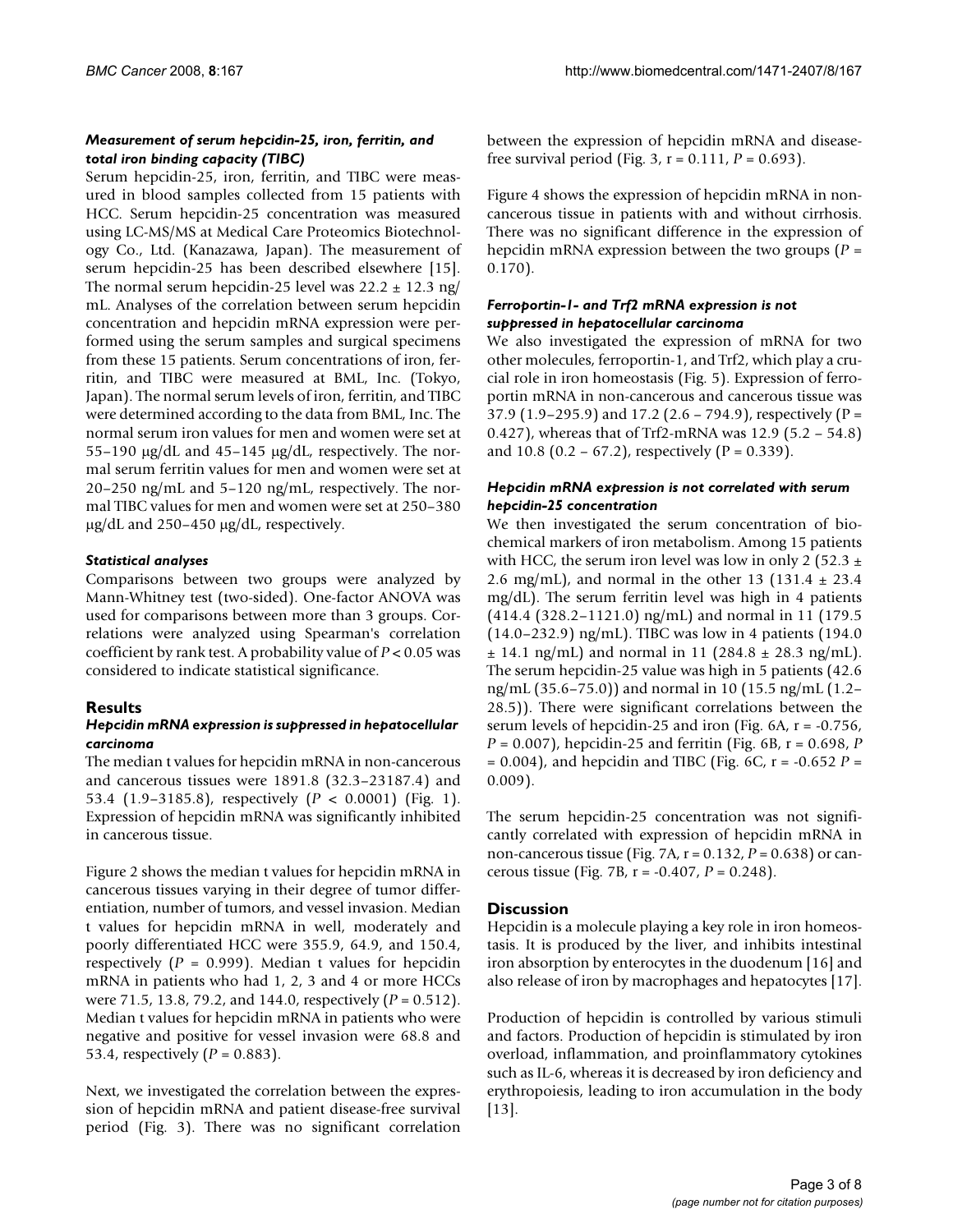

#### Figure 1

**Suppression of hepcidin mRNA in cancerous tissue from patients with HCC**. (A) The median t values (horizontal bar) for hepcidin mRNA (n = 40) in non-cancerous and cancerous tissue were 1891.8 (32.3–23187.4) and 53.4 (1.9–3185.8), respectively (*P* < 0.05). α: statistically significant. (B) Representative results of real-time PCR of non-cancerous and cancerous tissue are shown.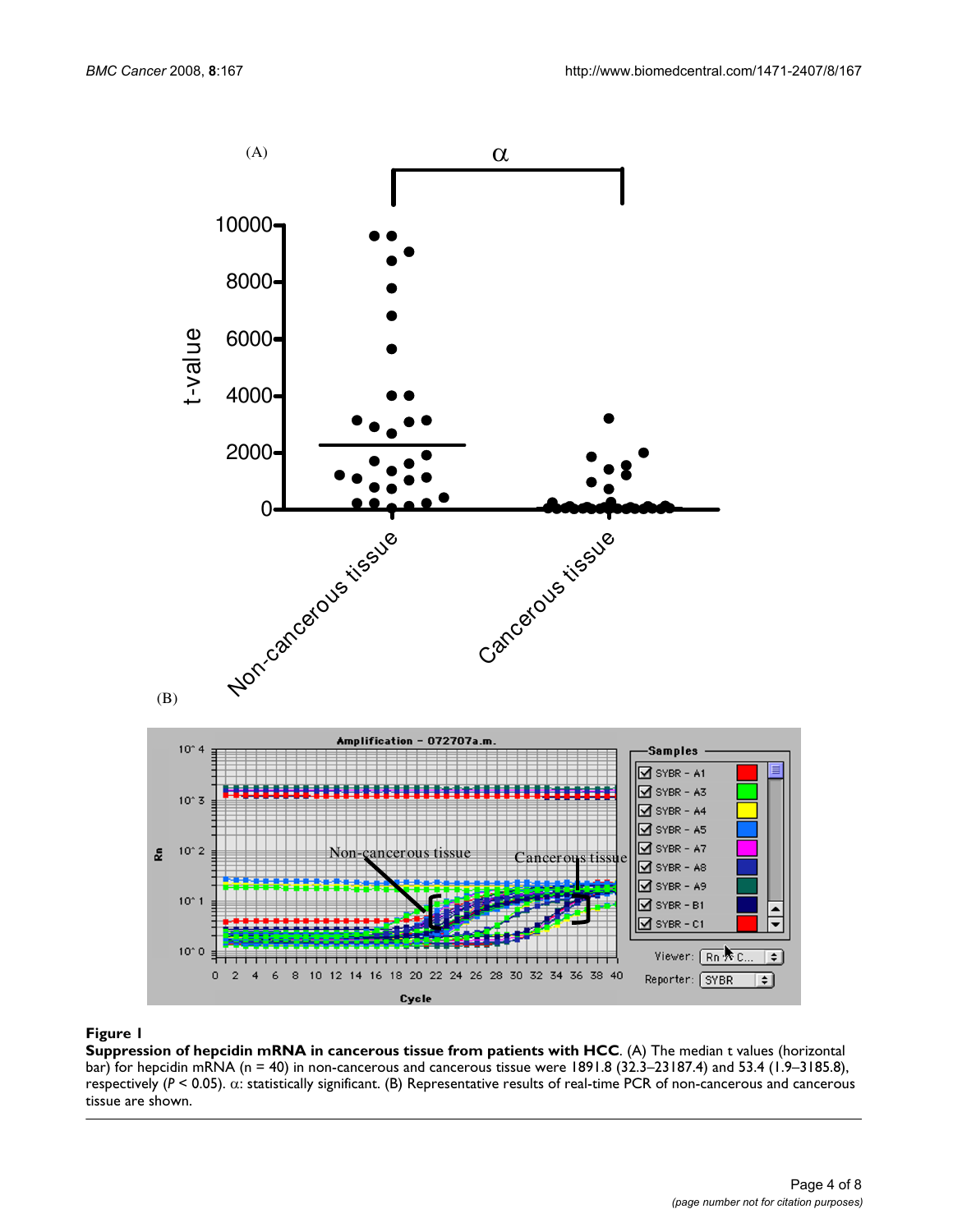

**Hepcidin mRNA expression in tumors differing in their degree of differentiation, number of tumors, and vessel invasion**. Hepcidin mRNA expression did not differ among (A) well (n = 4), moderately (n = 32), and poorly (n = 4) differentiated carcinoma, (B) patients with 1 (n = 29), 2 (n = 5), 3 (n = 4), and 4 or more (n = 2) HCCs, and (C) negative (n = 31) and positive (n = 9) for vessel invasion.



# LC Non-LC 0 5000 10000 t-value P= 0.170

#### Figure 3

**Correlation between hepcidin mRNA expression and period until HCC recurrence**. Hepcidin mRNA expression ( $n = 15$ ) was not correlated with the period until. HCC recurrence (r = 0.111, *P* = 0.693).



15000

**Hepcidin mRNA expression in cirrhotic and non-cirrhotic liver tissue**. Hepcidin mRNA expression in non-cancerous liver tissue did not differ between HCC patients with (LC,  $n = 22$ ) and without (Non-LC,  $n = 18$ ) cirrhosis.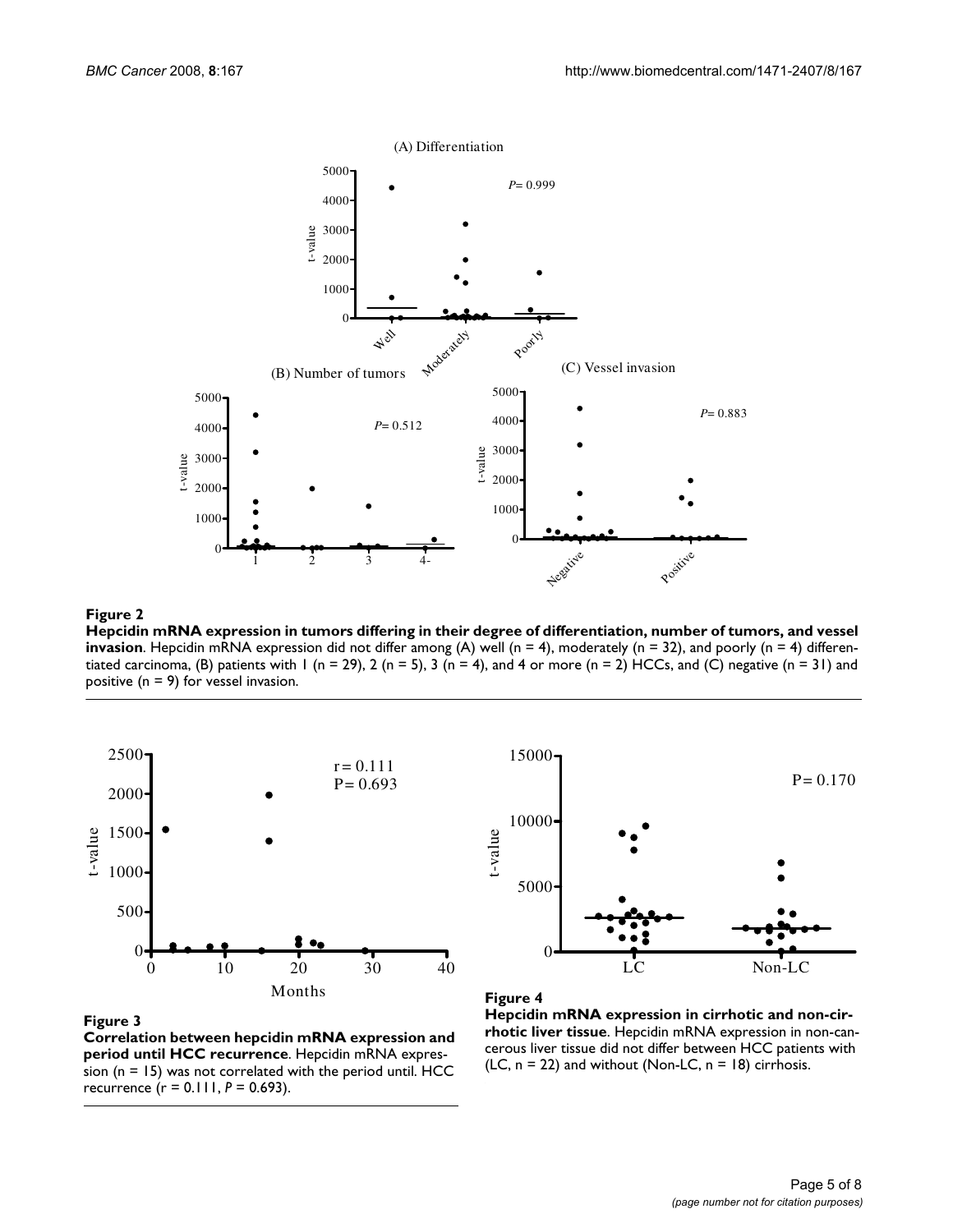

#### **Figure 5**

**Expression of mRNA for ferroportin-1 and Trf in HCC**. Expression of mRNA for ferroportin-1 (A) and Trf (B) did not differ between cancerous and non-cancerous tissue in patients with HCC.



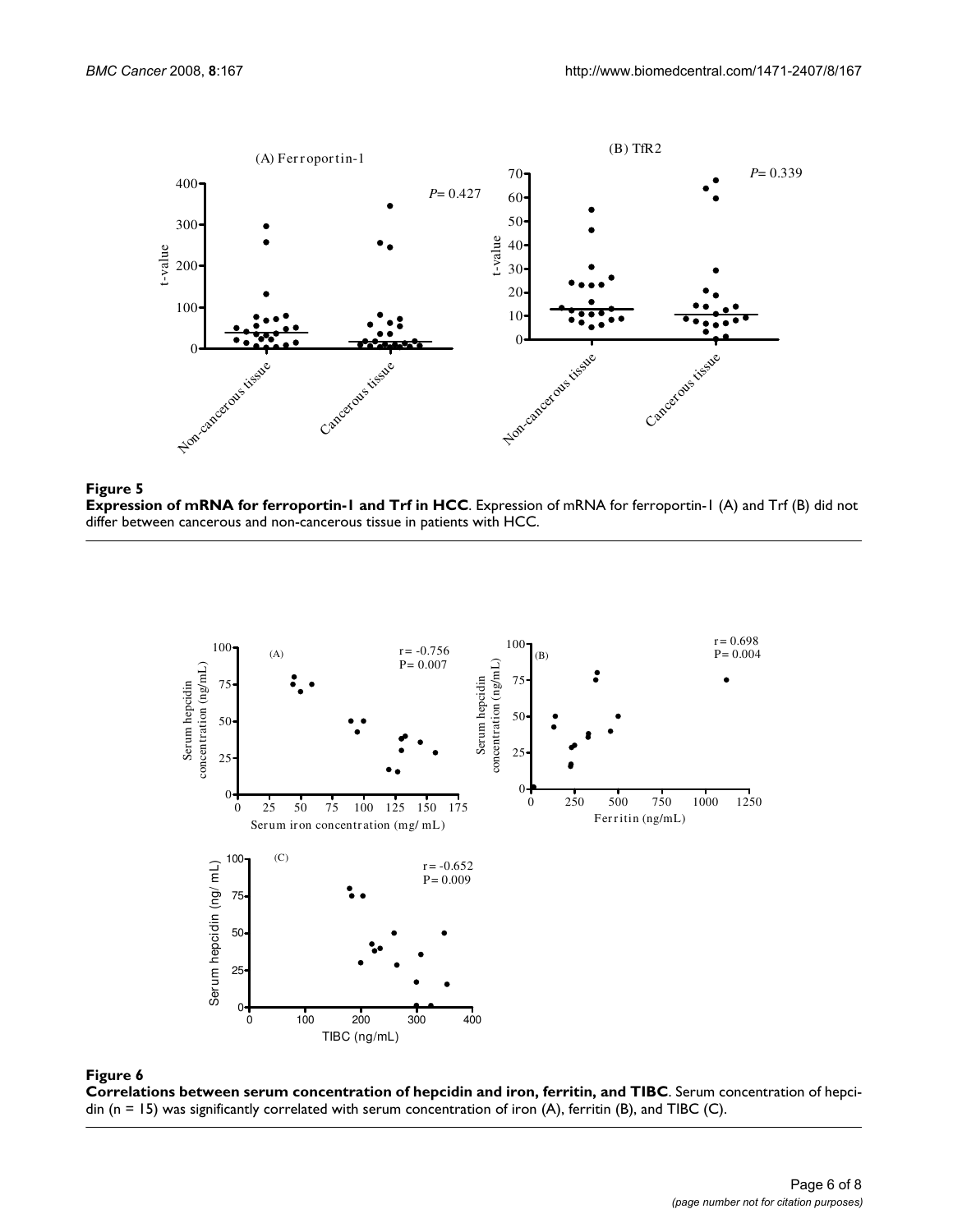



It is well known that HCC develops in more than 40% of patients with hemochromatosis [18]. On the other hand, iron is an essential nutrient for cell growth, and cancer cells in particular require iron in order to proliferate [19]. The present study clearly demonstrated that expression of hepcidin mRNA was suppressed universally in HCC, irrespective of the degree of tumor differentiation, and was not correlated with the period until cancer recurrence. Expression of hepcidin was maintained in non-cancerous liver tissue of patients with HCC, and the level of hepcidin expression did not differ between cirrhotic and non-cirrhotic liver (Figure 4). Although the mechanism reponsible for suppression of hepcidin mRNA expression in HCC remains unclear, suppression of hepcidin transcription contradicts the previously proposed scheme for iron homeostasis in cancer cells, because cancer cells must retain iron in order to proliferate. However, suppression of hepcidin is rational because duodenal enterocytes transfer iron to plasma, resulting in an increase of total body iron content.

Recently, Weizer-Stern et al. reported that activation of the tumor suppressor gene p53 stimulates the expression of hepcidin [20]. The promoter region of the hepcidin gene (*HAMP*) contains a putative p53 response element. Inactivation or mutation of the p53 gene has been detected in various types of human cancer [21], including HCC [22]. Suppression of hepcidin expression may be linked to the altered expression and function of p53.

Ferroportin-1 is an iron transporter protein produced in hepatocytes as well as duodenal enterocytes, macrophages, and placental cells [23]. Ferroportin-1 exports iron from the intracellular to the extracellular space to increase the iron content of plasma, and its expression is regulated by intracellular iron content. Hepcidin binds to, internalizes, and degrades ferroportin-1, resulting in an increase of the intracellular iron content [24]. TfR2 is a transmembrane type II protein expressed in the liver by hepatocytes, and binds to transferrin [25]. It has been reported that hepcidin expression is suppressed in TfR2 knockout mice, suggesting that TfR2 gene expression is located upstream from hepcidin gene expression [26]. An increase of TfR2 results in an increase of hepcidin production. In the present study, expression of mRNA for ferroportin-1 and TfR2 did not differ between non-cancerous and cancerous tissues, whereas the expression of hepcidin was uniformly suppressed in cancerous tissues. The expression of hepcidin was suppressed in HCC regardless of the level of ferroportin-1 and TfR2 expression.

We found that serum hepcidin-25 concentration was correlated with the levels of serum iron and ferritin, but not with the level of hepcidin mRNA expression in either cancerous or non-cancerous liver tissue (Figure 7). Hepcidin is produced in patients with HCC, from non-cancerous liver tissue, even though production is inhibited in cancerous tissue.

#### **Conclusion**

Expression of hepcidin mRNA is constitutively suppressed in cancerous, but not in non-cancerous liver tissue of patients with HCC. The precise mechanism responsible for the suppression of hepcidin in HCC should be investigated further, focusing on its role in the development and maintenance of this cancer.